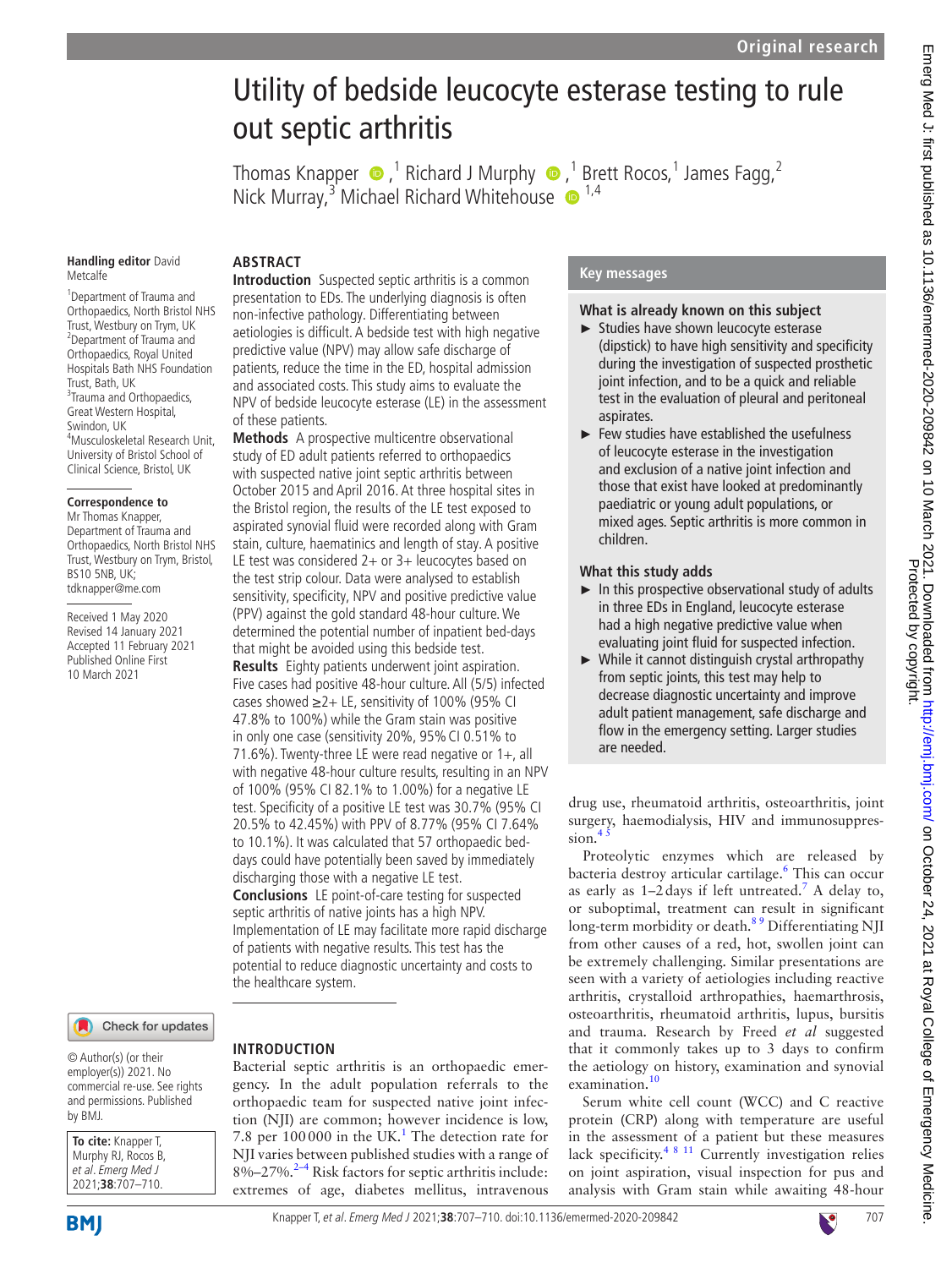culture if no organisms are seen on initial microscopy. Gram stain remains the best first-line test at our disposal with 100% specificity for septic arthritis however, it is labour intensive and shows a sensitivity of only  $45\%$ .<sup>12</sup> As part of laboratory analysis, a synovial WCC can also be performed. This can be a useful adjunct to Gram staining in differentiating septic from inflammatory conditions, however this is not performed in all laboratories.<sup>4</sup> Depending on laboratory reference levels, synovial WCC can carry a higher sensitivity than Gram stain but this comes at the cost of specificity.<sup>[4](#page-3-2)</sup> Unfortunately, with both Gram staining and synovial fluid WCC being laboratory-based investigations, the time period from patient presentation to aspiration to results can be lengthy. In EDs worldwide, with time pressure on management decisions, these laboratory tests often present a barrier to patient flow. In current practice, in the absence of a reliable test, immediate patient management needs to be a clinical decision.

Leucocyte esterase (LE) is an enzyme released by activated leucocytes. Parvizi *et al* analysed its use in investigating prosthetic joint infections, with a positive  $(\geq 2+)$  LE strip reading yielding a 80.6% sensitivity and 100% specificity.<sup>13</sup> The utility of LE test strips has also been reported for the analysis of pleural fluid, peritoneal fluid and cerebrospinal fluid to help differentiate between septic and aseptic fluid.<sup>14-16</sup>

The aim of this multicentre prospective study was to assess the usefulness of LE strip testing in the bedside evaluation of a patient referred with suspected septic arthritis. We hypothesised that LE strip testing of the native joint aspirate could provide a useful adjunct to exclude bacterial septic arthritis and thus allow safe, timely discharge of patients from the ED.

### **METHODS**

A prospective collaborative multicentre observational methodology was used to study the utility of LE in ruling out septic arthritis in three EDs across the Bristol region. The use of this bedside test has been adopted as part of our regional protocol for the assessment of native joint fluid. We performed LE testing on all native joint synovial aspirates in adults (>18 years old) referred to the orthopaedic team from the ED, with suspected septic arthritis at three hospital sites (North Bristol NHS trust, Royal United Hospital NHS foundation trust and Great Western Hospitals NHS foundation trust) between October 2015 and April 2016. At two sites, patient demographics were collected allowing retrospective analysis of blood parameters and admission data. Age, gender, joint, WCC, CRP, duration of symptoms, LE, Gram stain, presence of crystals, 48-hour cultures along with surgical treatment and length of stay were recorded for each case. We excluded any cases of suspected prosthetic joint infection, insufficient aspirate to perform the test and haemarthrosis or blood contamination making the LE result unreadable without further processing.

Joints were aspirated by the on-call orthopaedic doctor under an aseptic technique. Joint aspirates were sent to the microbiology laboratory in a sterile specimen pot for Gram stain, crystals and culture. At the bedside, one drop of the remaining aspirate was then applied to the LE pad on the testing strip, (Combur 7 chemical test strip, Roche diagnostics, Rotkreuz, Switzerland). Results were recorded after 60s as either neg (white),  $+$  (slightly purple),  $++$  (light purple) or  $++$  (dark purple) according to the colour chart on the packaging of the test strips as per the manufacturer's instructions. The result of the LE was recorded but was not taken into account in subsequent patient management regarding antibiotics, admission or surgery. An LE test

<span id="page-1-0"></span>

|                            |          | 48-hour culture |                 |              |
|----------------------------|----------|-----------------|-----------------|--------------|
|                            |          | <b>Positive</b> | <b>Negative</b> | <b>Total</b> |
| Leucocyte esterase testing | Positive | 5               | 52              | 57           |
|                            | Negative | 0               | 23              | 23           |
| Total                      |          | 5               | 75              | 80           |
| Gram stain                 | Positive | 1               | 0               |              |
|                            | Negative | 4               | 75              | 79           |
| Total                      |          | 5               | 75              | 80           |

of neg or  $+$  (white or slightly purple) was used as a negative indicator. This has previously been shown to have good correlation in the assessment of suspected prosthetic joint infections by Parvizi *et al*. [13](#page-3-8)

Sensitivity, specificity, positive predictive value (PPV) and negative predictive value (NPV) with associated 95% CIs were calculated for both LE test and Gram stain using the 48-hour culture results as the gold standard for infection. For the LE test, positive likelihood ratio and negative likelihood ratio were also calculated. No a priori sample size was estimated; the sample size was dependent on the number of patients referred during this time.

Through correlation of admission data with LE and culture results, we estimated the potential cost benefit for a negative LE test result in this study. For this calculation, we used the Department of Health's estimated cost of an acute bed as £303 per  $day<sup>17</sup>$  $day<sup>17</sup>$  $day<sup>17</sup>$ 

#### **Patient and public involvement**

No patients were involved. LE strip testing formed part of our routine clinical practice prior to conducting this study.

### **RESULTS**

Eighty patients were eligible for inclusion (74% men, 26% women). The cohort had a mean age of 71 years (range 27–96 years). Following data normality testing, mean serum WCC and median CRP were reported for both culture-positive and culture-negative patients. LE test was read as *neg* for nine patients (11%), + for 14 (18%), +*+* for 24 (30%) and *+++* for 33 patients (41%). Organisms were seen on one Gram stain. Five patients had a positive 48-hour culture [\(table](#page-1-0) 1) with pathogens shown in [table](#page-1-1) 2. Infections were seen at all three hospital sites. The five patients were all managed with surgical washout. Of the 52 patients positive for LE but negative on culture, 34 patients were diagnosed with a crystal arthropathy, 17 with a presumed arthritic flare and 1 with no identified cause.

A positive LE result had a sensitivity of 100% (95% CI 47.8% to 100%), specificity 30.7% (95% CI 20.5% to 42.4%), PPV 8.77% (95% CI 7.64% to 10.1%) and positive likelihood ratio

<span id="page-1-1"></span>

| <b>Table 2</b> Organisms found in positive cultures |                                            |  |  |  |
|-----------------------------------------------------|--------------------------------------------|--|--|--|
| Culture-positive organism                           | No of patients identified with<br>organism |  |  |  |
| Staphylococcus aureus                               |                                            |  |  |  |
| Pseudomonas aeruginosa                              |                                            |  |  |  |
| Beta haemolytic Streptococcus group C               |                                            |  |  |  |
| Beta haemolytic Streptococcus group G               |                                            |  |  |  |
| Beta haemolytic Streptococcus group B               |                                            |  |  |  |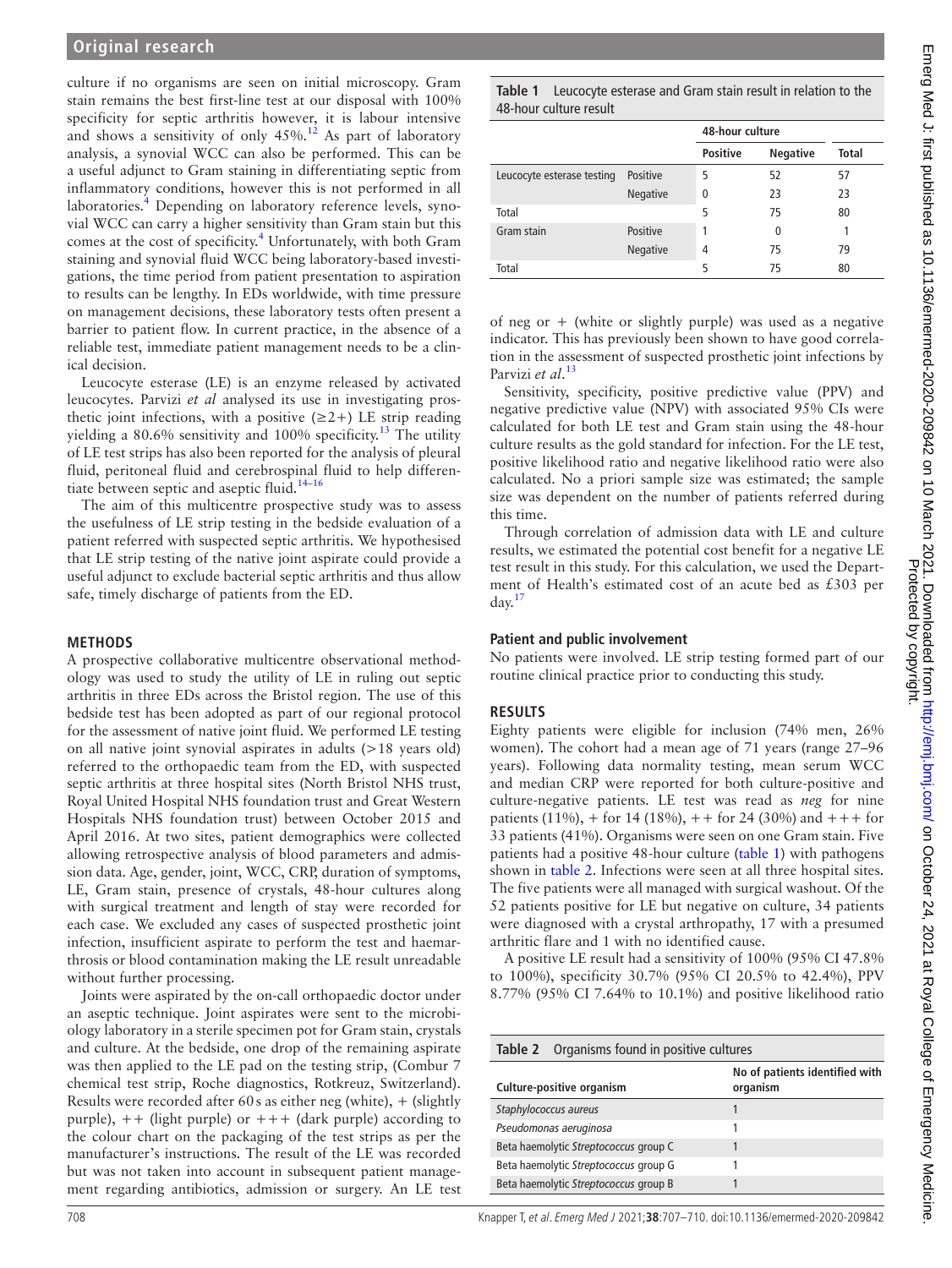<span id="page-2-0"></span>

| <b>Measurement outcome</b> | Result | 95% CI       |
|----------------------------|--------|--------------|
| Leucocyte esterase         |        |              |
| Sensitivity (%)            | 100    | 47.8 to 100  |
| Specificity (%)            | 30.7   | 20.5 to 42.4 |
| <b>PPV (%)</b>             | 8.77   | 7.64 to 10.1 |
| NPV (%)                    | 100    | 82.1 to 100  |
| Gram stain                 |        |              |
| Sensitivity (%)            | 20     | 0.51 to 71.6 |
| Specificity (%)            | 100    | 95.2 to 100  |
| PPV $(% )$                 | 100    | 54.6 to 100  |
| NPV (%)                    | 94.9   | 92.4 to 96.7 |

NPV, negative predictive value; PPV, positive predictive value.

1.44 (95% CI 1.00 to 1.76) for infection. A negative LE test had an NPV of 100% (95% CI 82.1% to 100%) and negative likelihood ratio 0.00 (95% CI 0.00 to 3.93) in ruling out infection ([table](#page-2-0) 3). There was a 1 in 11 chance of a patient with an LE reading of 2+ or 3+ having an NJI but there were no incidences of a patient with an NJI having a negative or 1+ LE result. In comparison, Gram stain had a sensitivity of 20% (95% CI 0.51% to 71.6%), specificity 100% (95% CI 95.2% to 100%), PPV 100% (95% CI 54.6% to 100%), NPV of 94.9% (95% CI 92.4% to 96.7%) and negative likelihood ratio 0.80 (95% CI 0.52 to 1.24) [\(table](#page-2-0) 3).

Clinical and demographic data were collected for 53 patients at two EDs ([table](#page-2-1) 4). Of these, 34 were admitted. A final diagnosis of non-infective pathology was made in 30 of these admissions. Admissions for culture-negative patients accounted for 311 beddays with a median stay of 6 days (range 1–72days). The large range related to two admissions where non-orthopaedic infections (urosepsis and pneumonia) were diagnosed and treated during their in-hospital stay. Of the 311 bed-days, 57 days were made up of patients who had a negative LE test result on admission. If admission could have been prevented on the basis of a negative bedside LE test, potential savings of  $£17271$  could have been achieved across these two trusts.

#### **DISCUSSION**

Acute presentations of adult patients with a hot, inflamed native joint to the ED are frequent, however, the majority of atraumatic swellings are secondary to non-infective causes.<sup>1</sup> Currently there is no ideal, widely accepted immediate bedside test or marker

<span id="page-2-1"></span>**Table 4** Comparing the demography, WCC, CRP and incidence of crystal arthropathy for patients with culture-positive and culturenegative results

|                                                 | $N = 53$         | Cohort-hospital sites one and two |  |  |
|-------------------------------------------------|------------------|-----------------------------------|--|--|
|                                                 | Culture positive | <b>Culture negative</b>           |  |  |
| Number of patients                              | 4                | 49                                |  |  |
| Number of male                                  | $2(50\%)$        | 37 (75%)                          |  |  |
| Age                                             | $81(75 - 85)$    | 67.4 (27-96)                      |  |  |
| Admissions                                      | 4/4 (100%)       | 30/49 (61.2%)                     |  |  |
| WCC $(10^9/L)$ mean (SD)                        | 11.4(2.18)       | 11.5(3.80)                        |  |  |
| CRP (mg/L) median (IQR)                         | 165 (91-434)     | 71 (43-126)                       |  |  |
| Crystal arthropathy                             | 0                | 34                                |  |  |
| CRP, C reactive protein; WCC, white cell count. |                  |                                   |  |  |

Knapper T, et al. Emerg Med J 2021;**38**:707–710. doi:10.1136/emermed-2020-209842 709

to differentiate infectious from non-infectious joint swellings. Among current diagnostics, peripheral WCCs are raised in only 50% of cases with sensitivity ranging from 23% to  $75\%$ .<sup>48</sup> CRP and erythrocyte sedimentation rate (ESR) are acute phase reactants that respond to both infection and inflammation; specificity is low despite their high sensitivity. Literature suggests an ESR >30mm/hour carries a sensitivity of 76%–97%, however specificity is only 29% for NJI in adults.<sup>11</sup> Similarly, CRP values of >100mg/L have a reported sensitivity around 80% but specificity ranging from 27% to 70%.<sup>11</sup> Laboratory Gram stains are universally performed due to their high specificity but sensitivity remains low. A recent study of 830 native joint aspirates for suspected NJI demonstrated sensitivity of 17% (95% CI 10.2% to  $25.8\%$ ).<sup>[18](#page-3-12)</sup>

An accurate rapid diagnosis of NJI is only possible with a positive Gram stain or aspiration of pus. Otherwise, patients presenting with a suspected NJI may be obliged to wait for extended periods in the ED or be admitted for observation or empirical treatment. An audit by Eid *et al* of 60 patients presenting with atraumatic knee effusions reported 24 admissions for empirical antibiotic therapy following aspiration. Only four cases were confirmed septic arthritis. Median stay for all admissions was 4days (range 2–14days) with seven medical complications during admission.<sup>[19](#page-3-13)</sup>

In our study, we identified a total of 57 orthopaedic bed-days occupied by patients where NJI was excluded by a negative LE test. Discharging these patients could have achieved potential savings of £[17](#page-3-10)271 across two of the trusts in this cohort.<sup>17</sup> However, we appreciate that some of the LE-negative patients may have had concomitant medical or social factors that necessitate admission. The ability to exclude septic arthritis at the point of access could enable earlier assessment, management or admission under the appropriate specialty for the patient's care needs.

LE dipstick testing is a widely adopted, cheap and readily available test as part of the assessment of joint fluid in suspected prosthetic joint infections. To date, the evidence surrounding its use in the assessment of native joint fluid is limited. In this study, LE showed excellent sensitivity with an NPV of 100% (95% CI 82.1% to 100%). These results are in keeping with two recent papers both reporting a 100% NPV for LE.<sup>[20 21](#page-3-14)</sup> However, we found specificity was poor, 30.7% (95% CI 20.5% to 42.4%) and a PPV of only 8.77% (95% CI 7.64% to 10.1%). Colvin *et al* analysed synovial fluid from five patients with suspected native joint infection reporting similarly low specificity and PPV of 50% and 33%, respectively[.20](#page-3-14) In contrast, Gautam *et al* reported high specificity, 83%, and PPV, 95%.<sup>21</sup> The higher specificity and PPV reported by Gautam *et al* may be explained by the predominantly paediatric cohort of patients in their study, over 75% of the patients were under 20 years old. One would expect a different performance of the LE test due to the higher incidence of septic arthritis and rare occurrence of crystal arthropathy in this population group. This increased specificity and PPV of LE for septic arthritis in a paediatric cohort has also been demonstrated by Mortazavi *et al.*[22](#page-3-16)

The inflammatory response seen with crystal arthropathies means that a positive LE test alone cannot differentiate between NJI and crystal arthropathy. Omar *et al* hypothesised that when dipstick synovial glucose readings were taken alongside the LE test, this would increase the ability of the dipstick to detect septic arthritis.<sup>[23](#page-3-17)</sup> Preliminary results have shown sensitivity 89.5%, specificity 99.2%, PPV 94.4% and NPV 98.4% for a positive LE test  $(+ + or + +)$  with negative glucose reading for the diagnosis of septic arthritis.<sup>[23](#page-3-17)</sup> Combining the results of LE and glucose dipstick testing may allow distinction of inflammatory